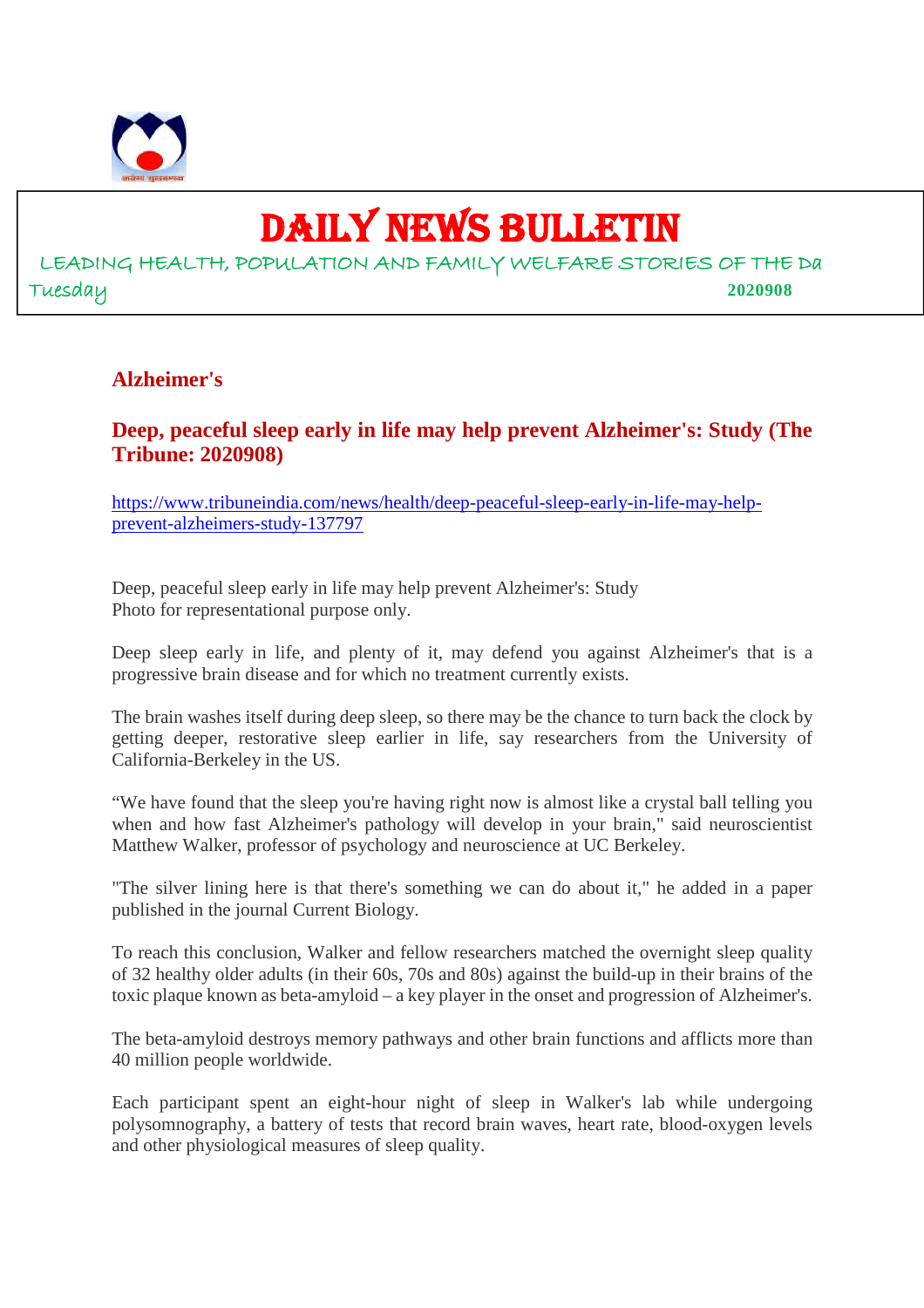The findings showed that the participants who started out experiencing more fragmented sleep and less non-rapid eye movement (NREM) slow-wave sleep were most likely to show an increase in beta-amyloid over the course of the study.

Typically, sleep begins with a NREM sleep stage, cycles through the three NREM stages, and is followed by a REM period. Each phase of sleep is important, but REM sleep is especially fascinating because it increases brain activity, promotes learning and creates dreams, according to previous studies.

The researchers were able to forecast the increase in beta-amyloid plaques, which are thought to mark the beginning of Alzheimer's.

"Rather than waiting for someone to develop dementia many years down the road, we are able to assess how sleep quality predicts changes in beta-amyloid plaques across multiple time points," said Joseph Winer, the study's lead author.

Although genetic testing can predict one's inherent susceptibility to Alzheimer's, and blood tests offer a diagnostic tool, neither offers the potential for a lifestyle therapeutic intervention that sleep does, the researchers pointed out.

"If deep, restorative sleep can slow down this disease, we should be making it a major priority," Winer said.

"We know there's a connection between people's sleep quality and what's going on in the brain, in terms of Alzheimer's disease. But what hasn't been tested before is whether your sleep right now predicts what's going to happen to you years later," Winer said.

The researchers got their answer.

"Measuring sleep effectively helps us travel into the future and estimate where your amyloid buildup will be," Walker noted.

Walker and Winer are now looking at how they can take study participants who are at high risk of contracting Alzheimer's and implement methods that might boost the quality of their sleep.

"Indeed, if we can bend the arrow of Alzheimer's risk downward by improving sleep, it would be a significant and hopeful advance," Walker said. IANS

#### **Healthy gut microbes**

#### **Healthy gut microbe's key for space travellers to reach Mars (The Tribune: 2020908)**

https://www.tribuneindia.com/news/health/healthy-gut-microbes-key-for-space-travellers-toreach-mars-138173

The microgravity environment can result in muscle breakdown and reduced bone mass.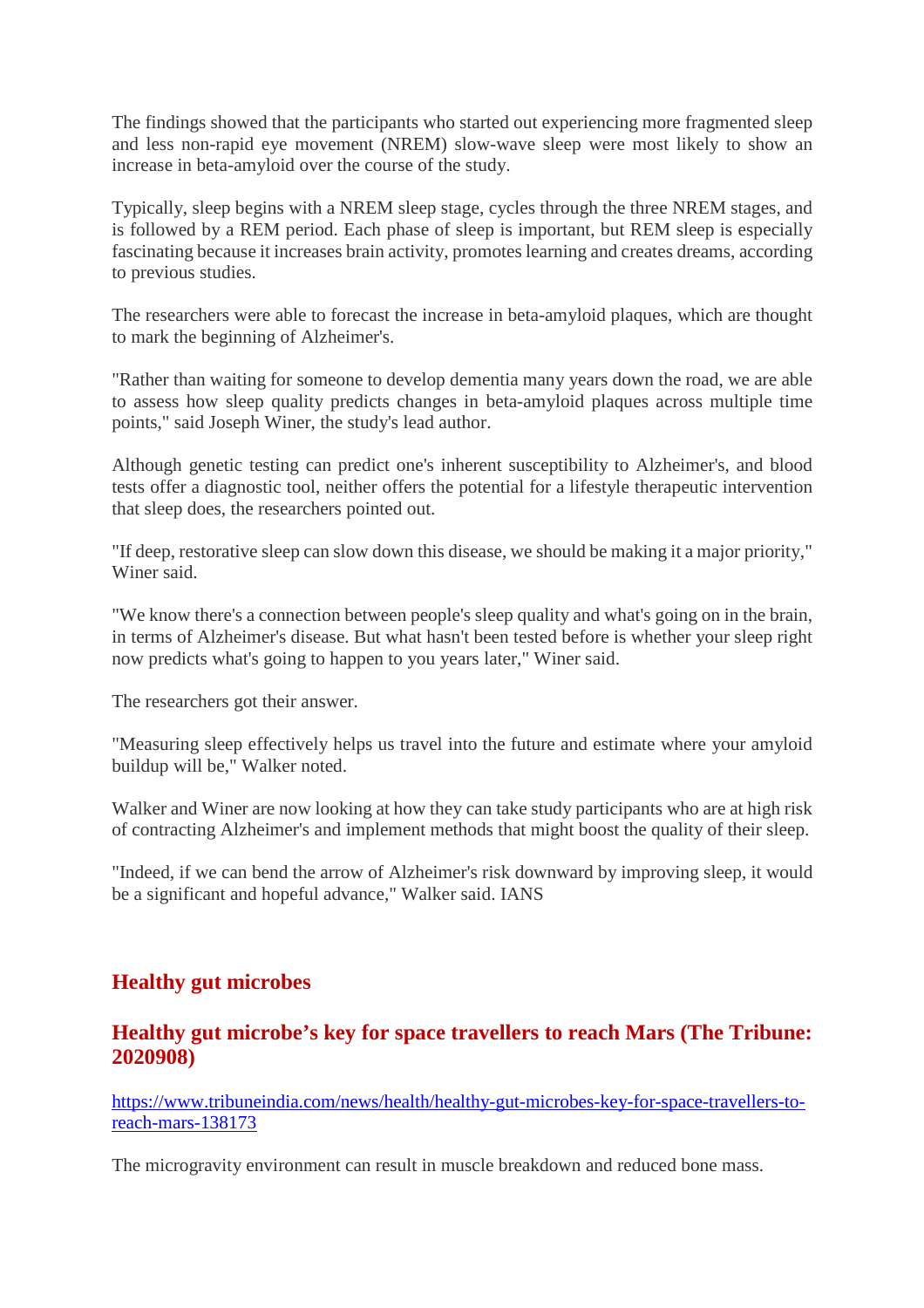Healthy gut microbes key for space travellers to reach Mars The microgravity environment can result in muscle breakdown and reduced bone mass.

Gut microbes have an immense benefit and now, new research reports that promoting a healthy gut microbiome could protect travellers from the rigours of long space travel.

If humans are to ever walk on Mars, they will need to endure a long space flight, but space travel can have negative impacts on health, potentially limiting how far we can go.

The microgravity environment can result in muscle breakdown and reduced bone mass.

It can cause nausea, meaning that sometimes space travellers struggle to eat enough (space food isn't all that nice either). The change in diet aboard a spaceship can disrupt the gut microbiome, leading to further health issues.

"Changes in the microbiome are likely to lead to the breakdown of the balanced and complex relationship between microbes and their human host, with potentially severe repercussions on the functionality of body systems," said Professor Silvia Turroni from the University of Bologna.

The review, published in the open-access journal Frontiers in Physiology, discussed a variety of studies suggesting that disruptions in the gut microbiome occur during space travel.

For instance, one study found that the microbiomes of space travellers on the same mission became more similar to each other during the journey.

There was also an increase in bacteria associated with intestinal inflammation and a decrease in those with anti-inflammatory properties.

However, the research review revealed that manipulating the gut microbiome may be a powerful way to maintain health onboard a spacecraft.

"The literature suggests that nutritional countermeasures based on prebiotics and probiotics hold great promise to protect space travellers," said Turroni.

What would these microbial treatments involve?

They may be as simple as nutritionally balanced meals, with lots of fibre to kickstart microbial metabolism in the gut.

Other options could be more targeted, including microbial supplements, such as bacteria that secrete immune-boosting substances, or those that synthesize vitamins required for bone growth.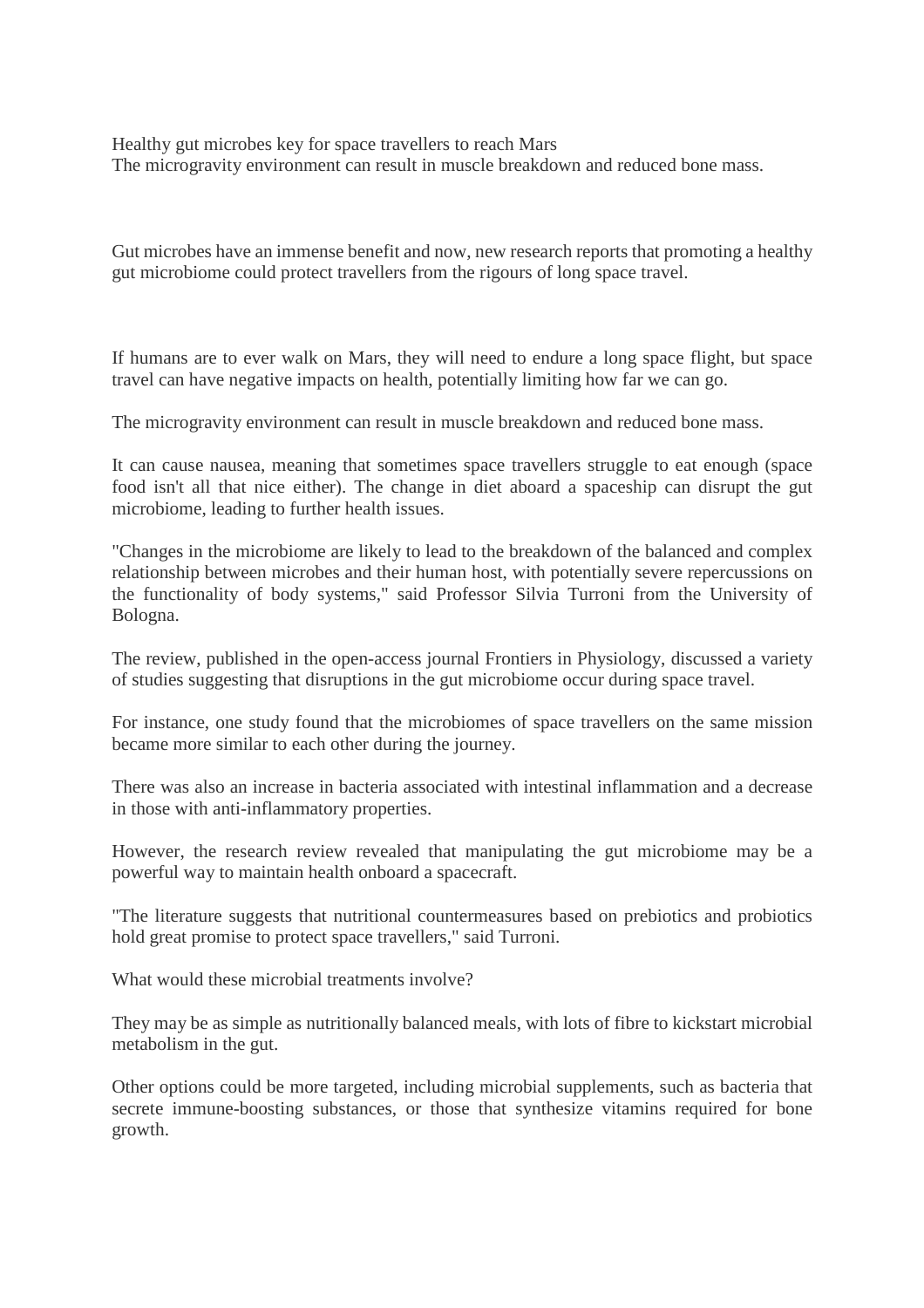"The well-being of the gut microbiome of space travellers should be among the primary goals of long-duration exploratory missions," said Professor Martina Heer of the University of Bonn.

"To ensure the success of the mission, we must not overlook the myriad of microorganisms that reside in our gastrointestinal tract and make sure they are in balance." While future missions to Mars will undoubtedly look for evidence of microbial life on the red planet, this review suggests that it may be our homegrown microbes that get us there, the authors wrote.

#### **Oral health**

#### **Binging on junk, unavailability of dental services affecting oral health (The Tribune: 2020908)**

https://www.tribuneindia.com/news/health/binging-on-junk-unavailability-of-dental-servicesaffecting-oral-health-137801

Binging on junk, unavailability of dental services affecting oral health For representation only.

According to the National Oral Health Policy draft in 2018, oral disorders have remained the most prevalent disease group for over three decades in India, making it a silent epidemic. Now, with the pandemic-induced lockdown, the oral health situation has only worsened, opine doctors.

The doctors observed that erratic changes in work routine, binge eating and stress ensued during the lockdown have deteriorated dental health to a great extent. Staying at home led people to snack more often between meals, leaving the mouth susceptible to tooth decay, erosion, and other dental problems.

Dr. Surbhi Wadhwani, Oral Pathologist and Implantologist at DocVita said that despite the unavailability of eatery joints and restaurants, the consumption of junk increased during the lockdown.

"Due to the lockdown, people started consuming home-made junk food, which contributed to the deterioration of their oral health. They resorted to binge-eating while spending maximum time on the internet watching web shows and series. The mandatory hygiene practices took a backseat. Many people developed cavities and tooth pain, leading to an increase in root canal treatments. Since people could not visit us in person for these problems, we resorted to online video consultations and helped them with home remedies and, if needed, prescribed antibiotics to get relief from tooth-related problems." She also said that the increase in cigarette and tobacco consumption during Covid-19 increased, amplifying the oral issues. "Covid-19 has not only affected one's mental health, but also caused changes in their eating habits and the oral care routine. This stress has also led to increased tobacco chewing and cigarette smoking habits. Due to this, people suffered from oral health problems such as the sensitivity of teeth, and bleeding of gums," Dr. Wadhwani added.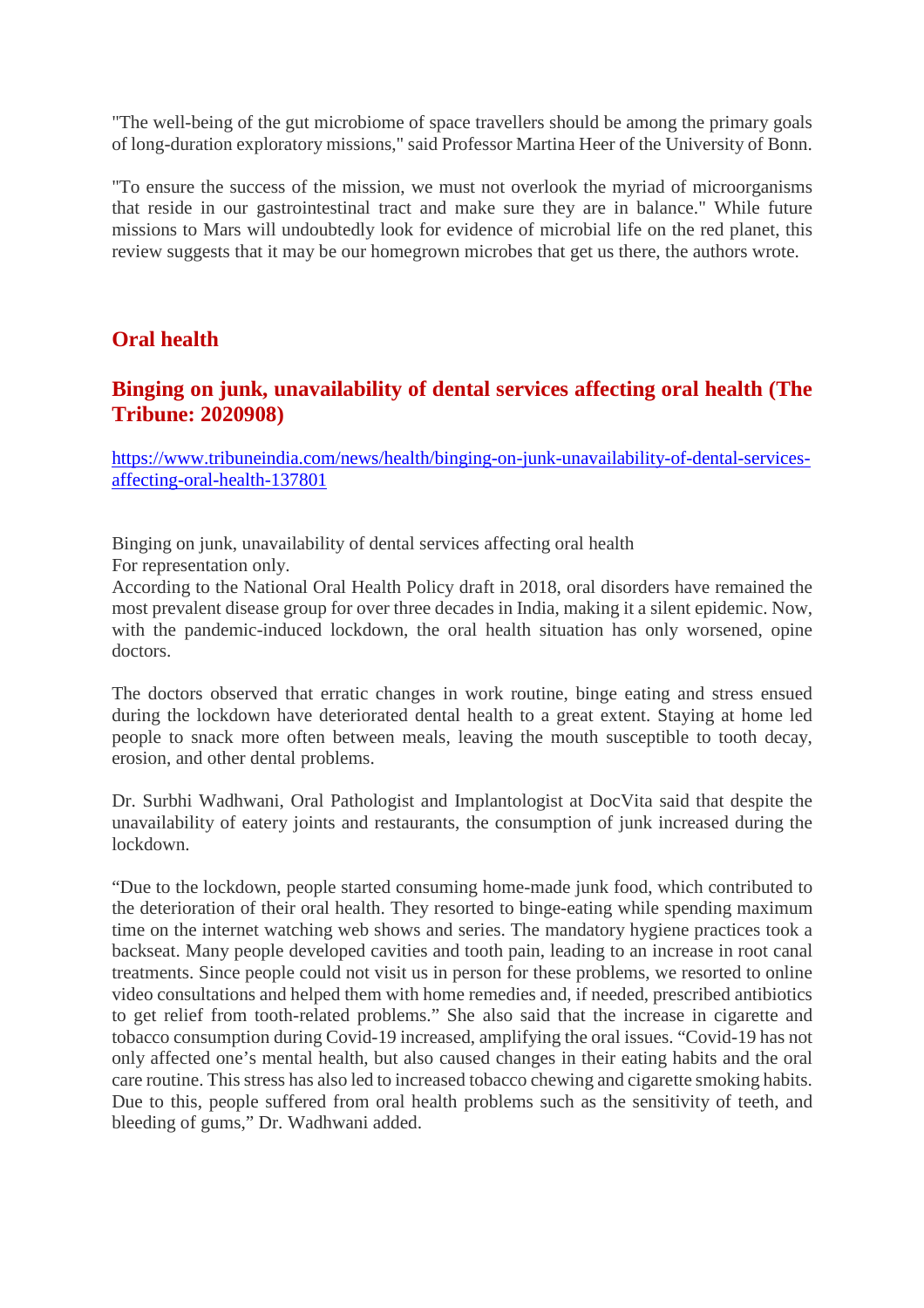Dr. Danny Dutta, a dental surgeon, based in Guwahati, Assam, said that he is observing a hundred per cent increase in patients coming with gum disorders. "Gum disease, like Periodontitis, is increasing in patients. "Before Covid, 25 per cent of my patients would be about coming with the swelling problem, and right now, the cases have been doubled to 50 per cent," he informed.

Dr. Dutta also observed that the dearth of dental services elevated such oral health issues. "In the last three months, the dental clinics were closed, and people could not take proper dental care like treating cavities or cleaning of teeth. Even now, dentists cannot treat half of their patients despite the resumption in services as fear of Covid-19 reigns. One more reason is that most government hospital doctors are in Covid-19 duty due to which people are not getting access to the dental care, and the oral problems are getting compounded," he added.

The rise of Covid-19 had stalled many essential health services. The major fatality of this crisis was borne by dentistry as it requires working in close proximity with the aerosols generating elements.

Dr. Garima Yadav, Senior Consultant, Dental and Maxillofacial Surgery, Medeor Hospital, New Delhi, said that the follow-ups to the patients of corrective surgeries had completely stopped creating oral health issues to them.

"Our exclusive patients related to teeth correction and aesthetics are entirely avoiding a visit to us. The follow-ups to surgical patients have been stopped as they moved to their native places during the lockdown. This situation has delayed the overall treatment. The procedures like braces in children usually take about a year and have been further delayed by five to six months, at least. It is becoming a serious problem because I'm receiving complaints of the gum-swelling as the braces get loose, leaving space for the food, which is stuck in the gap and leads to swelling.

Dr. Rahul Kumar Singh, a dentist at the Government Institute of Medical Sciences in Noida, said that with dentists across the country postponing elective procedures and carrying out only emergency interventions, the onus is on the individuals to care for their oral health. "Majority of Indians are poor in practicing oral hygiene. They do not even care to brush twice, which is mandatory to maintain critical oral health. However, it is high time that they start practicing," he suggested. IANS

#### **Covid-19**

#### **Lung, heart damage in Covid-19 patients improve with time: Study (The Tribune: 2020908)**

https://www.tribuneindia.com/news/health/lung-heart-damage-in-covid-19-patients-improvewith-time-study-137664

Lung, heart damage in Covid-19 patients improve with time: Study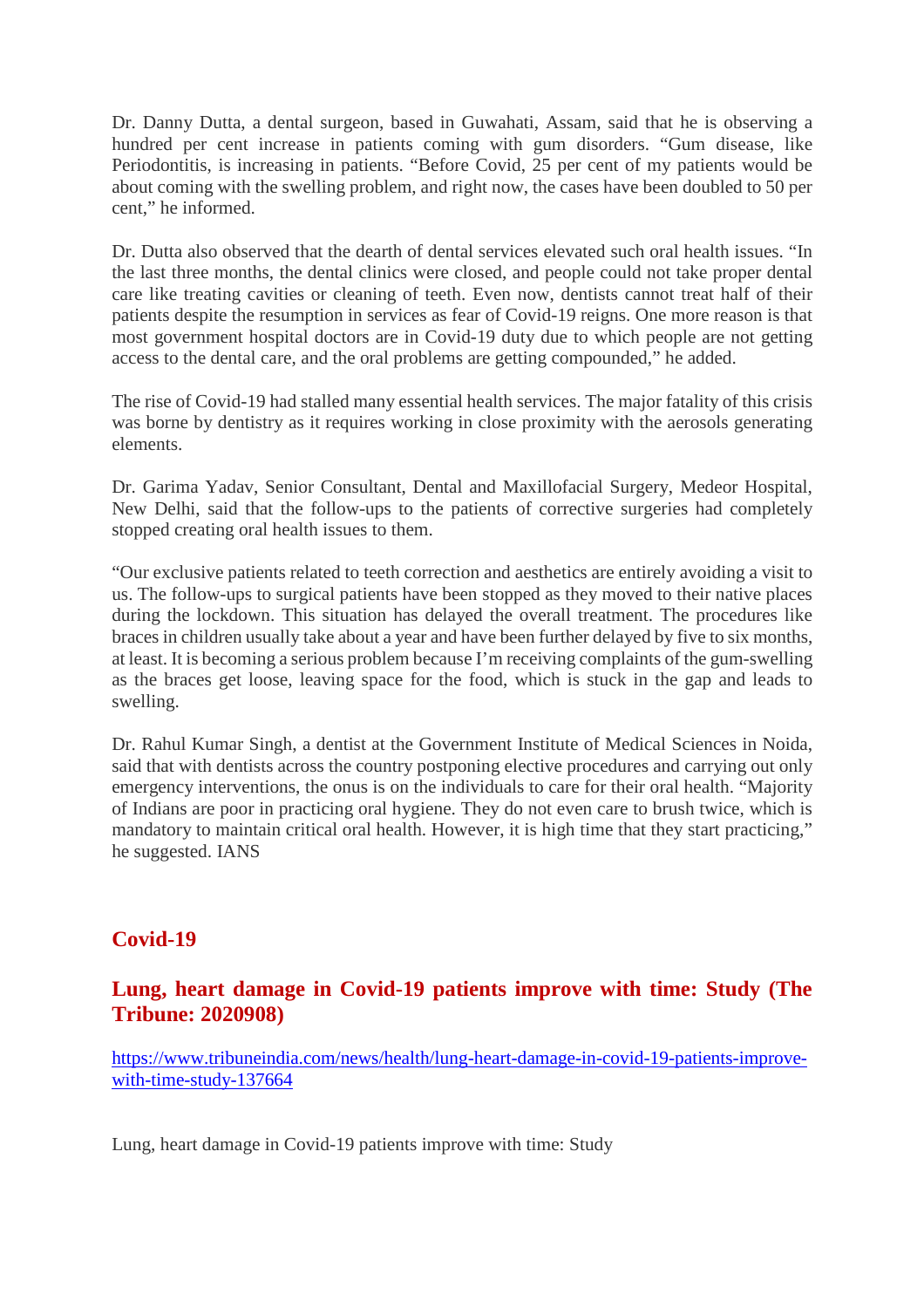The bad news is that people show lung impairment from Covid-19 weeks after discharge. The good news, however, is that the impairment tends to ameliorate over time which suggests that the lungs have a mechanism for repairing themselves, researchers said on Monday.

The first follow-up of 86 patients infected with the coronavirus in the 'hot spot' Tyrolean region of Austria, presented at the European Respiratory Society International Congress, showed that the Covid-19 patients can suffer long-term lung and heart damage but, for many, this tends to improve over time.

The patients were scheduled to return for evaluation six, 12 and 24 weeks after their discharge from hospital.

At the time of their first visit, more than half of the patients had at least one persistent symptom, predominantly breathlessness and coughing, and CT scans still showed lung damage in 88 per cent of patients.

However, by the time of their next visit 12 weeks after discharge, the symptoms had improved and lung damage was reduced to 56 per cent.

The average age of the 86 patients included in this presentation was 61 and 65 per cent of them were male.

"The findings show the importance of implementing structured follow-up care for patients with severe Covid-19 infection. Importantly, CT unveiled lung damage in this patient group that was not identified by lung function tests," said Sabina Sahanic, a clinical PhD student at the University Clinic in Innsbruck, Austria.

"Knowing how patients have been affected long-term by the coronavirus might enable symptoms and lung damage to be treated much earlier and might have a significant impact on further medical recommendations and advice," she added.

Nearly half of the 86 patients were current or former smokers and 65 per cent of hospitalised patients were overweight or obese.

Damage from inflammation and fluid in the lungs caused by the coronavirus, which shows up on CT scans as white patches known as 'ground glass', also improved.

It was present in 74 patients (88 per cent) at six weeks and 48 patients (56 per cent) at 12 weeks.

At the six-week visit, the echocardiograms showed that 48 patients (58.5 per cent) had dysfunction of the left ventricle of the heart at the point when it is relaxing and dilating (diastole).

Biological indicators of heart damage, blood clots and inflammation were all significantly elevated.

"We do not believe left ventricular diastolic dysfunction is specific to Covid-19, but more a sign of severity of the disease in general," Sahanic said.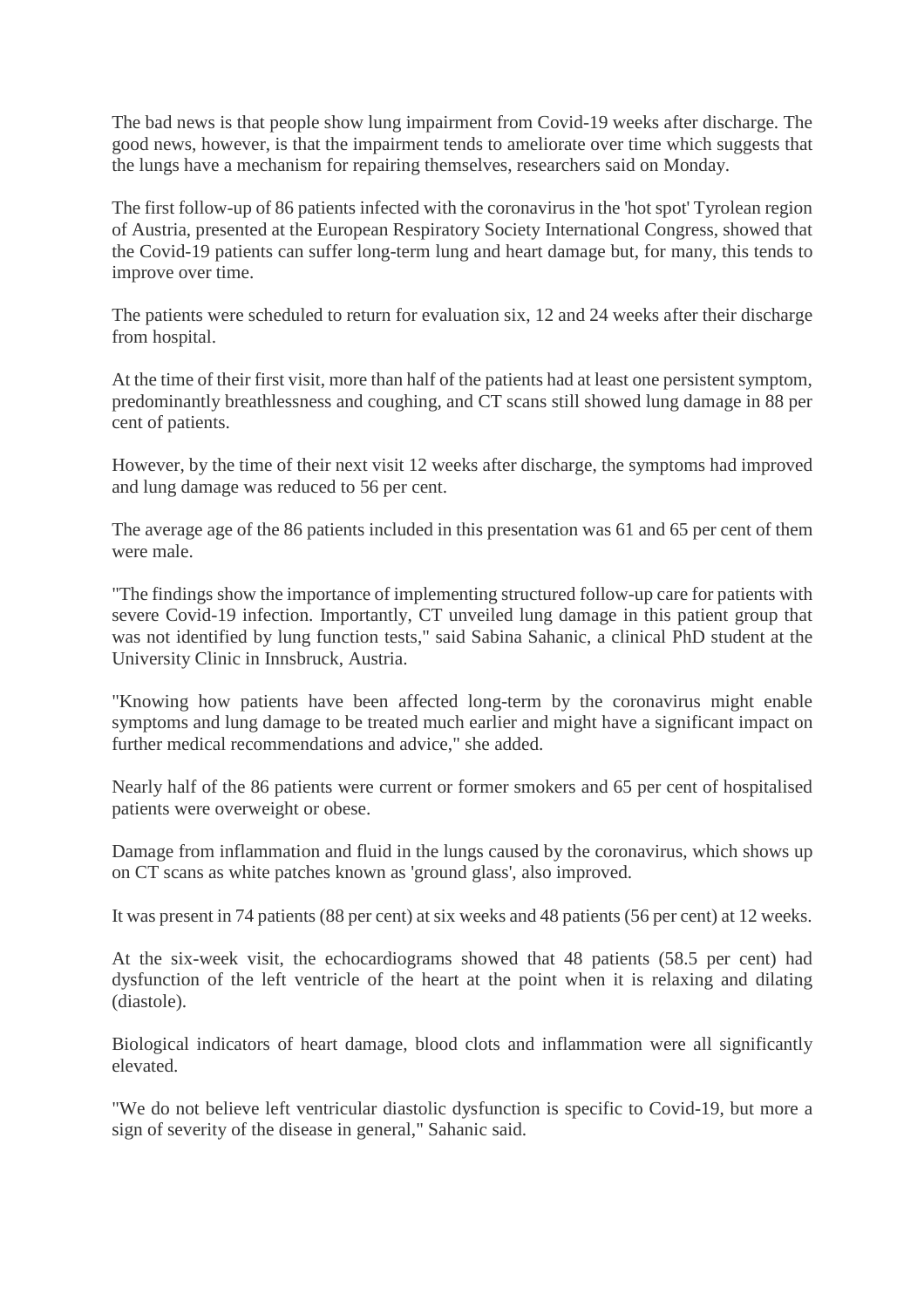"Fortunately, in the Innsbruck cohort, we did not observe any severe coronavirus-associated heart dysfunction in the post-acute phase. The diastolic dysfunction that we observed also tended to improve with time." In a second presentation at the event, Yara Al Chikhanie, a PhD student at the Grenoble Alpes University, France, said that the sooner Covid-19 patients started a pulmonary rehabilitation programme after coming off ventilators, the better and faster their recovery.

"How soon they can start rehabilitation depends on the patients being judged medically stable by their doctors. Despite the significant improvement, the average period of three weeks in rehabilitation wasn't enough for them to recover completely," Chikhanie said.

#### **Covid-19 most active in the country**

#### **Where is Covid-19 most active in the country? (Hindustan Times: 2020908)**

https://epaper.hindustantimes.com/Home/ArticleView

**Where is Covid-19 most active in the country?**As total active cases of Covid-19 in India approach the million mark, here is one of the most important statistics of the disease's run through the country: around half of India's 880,790 active cases as of Sunday night were located in just three states, and more than a quarter of these were in just 10 cities. A look at five charts that best capture the rise in India's active cases: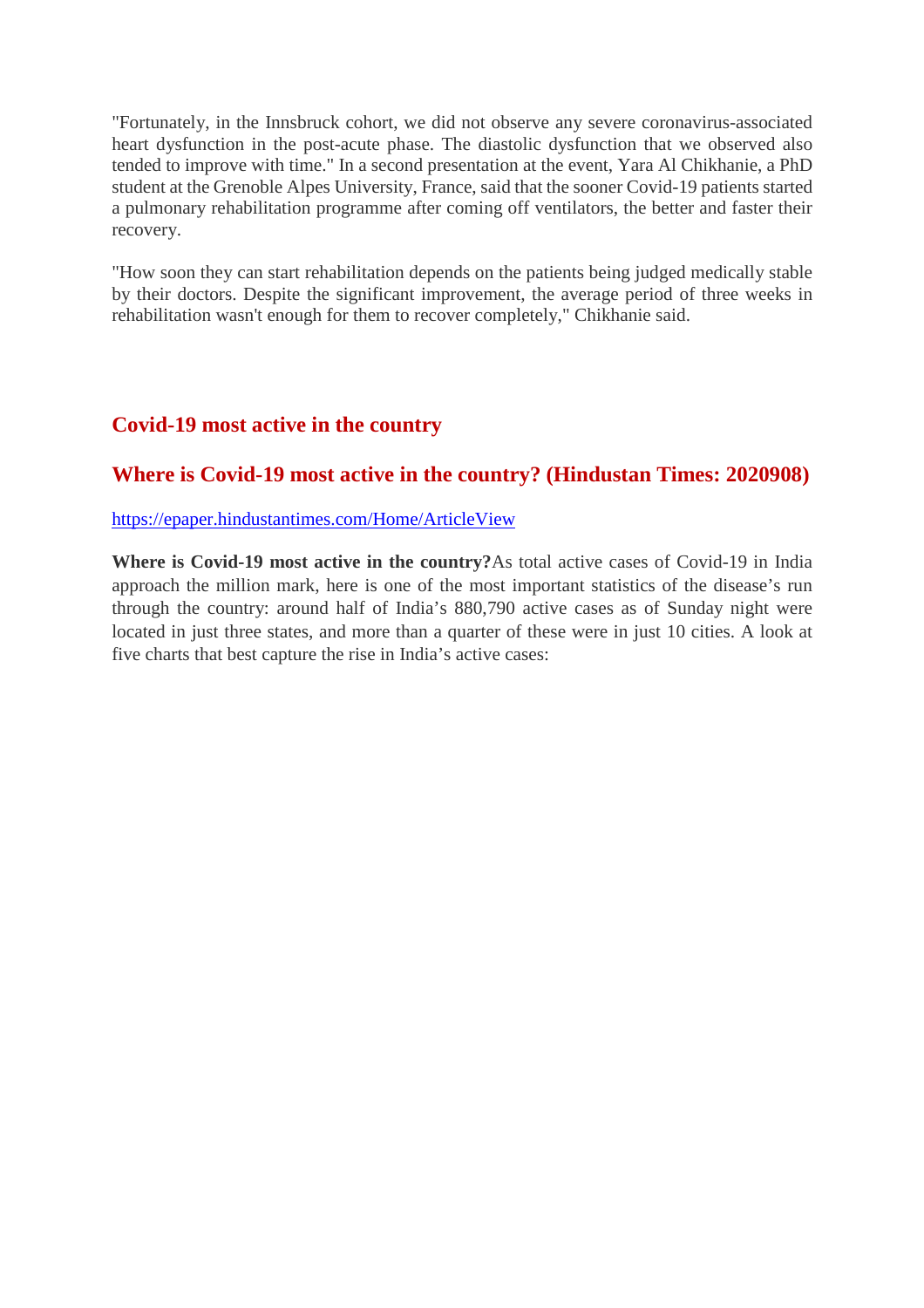# **APPROACHING A MILLION ACTIVE CASES** 4,196,703 Total cases 3,315,913 Closed Active cases across India as on September 6

# **HOW ACTIVE CASES ARE GROWING**

In what may be one of the most alarming trends that this pandemic has created, the number of active cases in the country has been nearly consistently rising i.e. the number of new cases are heavily outstripping the number of recoveries (and deaths) and are now approaching the million mark

#### Total active cases 1,000,000 800,000 600,000 400,000 200,000  $\mathbf 0$ Sep 6 Apr<sub>1</sub>

For the week ended August 22, India added 4,024 active cases per day on average, the lowest this has hit in recent months. In the past week though, this has jumped to 14,273 active cases added every day. If this increase continues at this pace, then India may be heading towards a million active cases as early as Sept 15



# THE SPREAD OF INDIA'S ACTIVE CASES

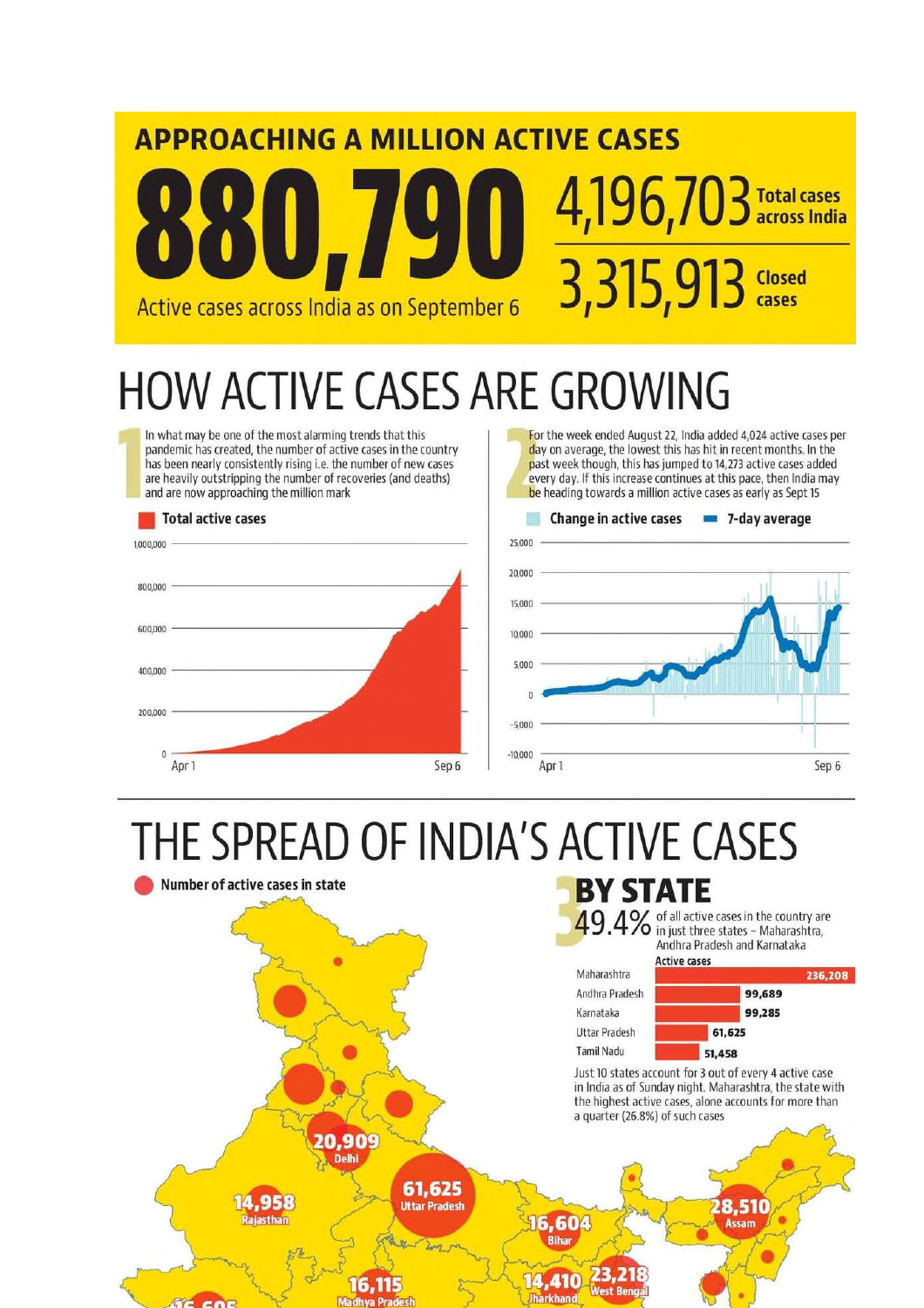Disclaimer: The contents of this website is the copyright of HT Digital Streams Limited and any downloadable version thereof, including but not limited to electronic or digital version of newspaper (e-paper) in any format, is intended for personal consumption only. Dissemination, distribution, circulation and/ or publication of any content or e-paper (pdf or otherwise) through any mode and/or on any social media platform without prior authorization/ permission/ license, is strictly prohibited.

#### **Covid-19: What you need to know today (Hindustan Times: 2020908)**

https://epaper.hindustantimes.com/Home/ArticleView



One, what is India's Infection Fatality Rate for Covid-19?

This is different from the case fatality rate, which is simply the number of deaths represented as a proportion of the number of cases. The infection fatality rate, or IFR, is the number of deaths represented as a proportion of the number of infected. Caveat: Death numbers everywhere in the world, directly because of the coronavirus disease, or indirectly caused by it, are being undercounted, but in the absence of accurate death data and records, it is pointless to try and guess by how much.

IFR is an important metric because it accurately measures the possible fatalities arising from a disease — and also the chances of dying from it. Measuring it, though, requires knowing the denominator — the number of infected people in a population.

This is why sero surveys, blood tests that look for Sars-CoV-2 antibodies (in this case), are important. Such surveys measure the prevalence of a disease in a population — or the infection rate. Since Covid-19 deaths are anyway recorded, it is then possible to calculate IFR.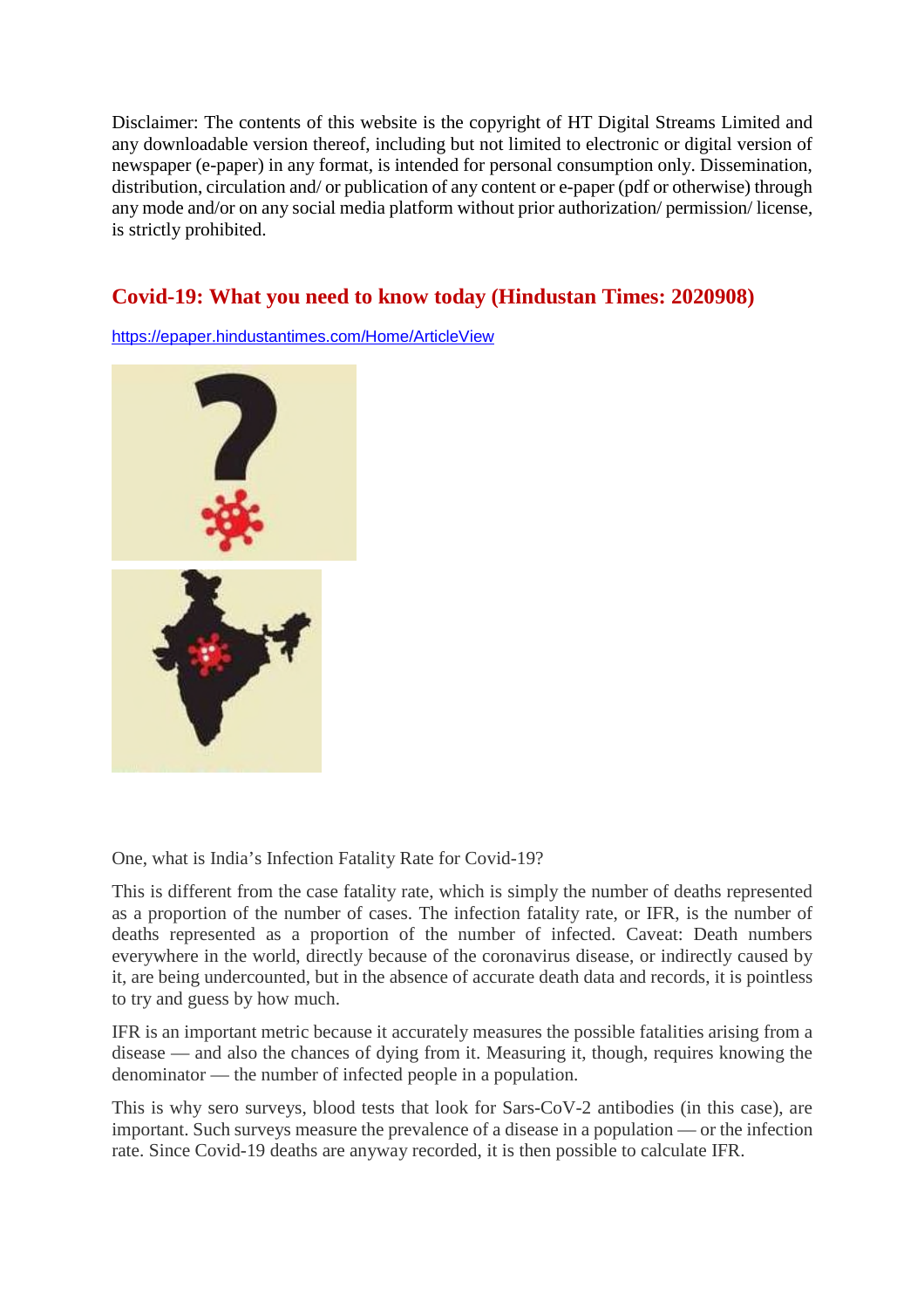There have been around 20 sero surveys in various parts of India covering close to 110,000 people. I decided to pick four of these, excluding ones with smaller samples. These four surveys, two in Delhi, and one each in Chennai and Ahmedabad, together covered around 78,000 people. The Ahmedabad survey showed that 17.6% of those studied had been exposed to the virus; the Chennai one 21.5%, and the two Delhi surveys 23% and 29.1%. The Ahmedabad and Chennai surveys were conducted in July; and the two Delhi ones in late June/early July and early August. Delhi's third sero survey is nearing completion, and the results are expected next week. Based on these numbers, it can be assumed that at least 20% the population in large cities has been exposed to the disease.

What does that make Delhi's IFR? There have been 4,567 deaths on account of Covid-19 in Delhi till Sunday night. A 20% infection rate in the population would mean four million infections. That translates into an infection fatality rate of 0.11%. This compares with a case fatality rate of 2.4% in Delhi. In Ahmedabad, the IFR is again 0.11. And in Chennai it is 0.13. All numbers are based on current population and the total number of deaths in these cities till Sunday night. Three cities in different parts of the countries, all boasting similar IFRs, is interesting, but also expected. Pandemics respect math (it's also the reason I have repeatedly called out states pretending all is well on the basis of positivity rates that have not followed the trajectory of such rates around the world).

The second question, how common is a Covid-19 reinfection?

This is prompted by media reports that claim India's first case of coronavirus reinfection has been identified in a Bengaluru hospital. There have been 27 million coronavirus infections around the world — but only two known and established instances of reinfection (both in late August). There are probably more, but establishing a reinfection requires sequencing the viral genome of the first infection in the patient, and then sequencing the viral genome of the second infection in the patient, and proving that the two are different. Doctors and scientists established this in the case of a Hong Kong man whose second infection was asymptomatic (it was detected because he was travelling) and a US woman whose second infection resulted in severe symptoms.

This doesn't seem to have been done in the case of the Bengaluru patient — which doesn't rule out a reinfection, but which also doesn't rule out a residual infection or tests throwing up false negatives.

Scientists are very interested in reinfections because these have a bearing on vaccine development. If there are significant reinfections (two in 27 million aren't) and if the immune system in these patients did work the way it is supposed to, then it makes the vaccine development process a bit more complex — it is always easier to develop vaccines for diseases where an infection results in lifelong immunity (or at least immunity for a significant period of time).

#### **IFR IN CITIES**

Based on the sero survey results, a 20% infection rate in the population would mean four million infections in Delhi. That translates into an infection fatality rate of 0.11%. Similarly, in Ahmedabad, the IFR would be 0.11% and in Chennai, 0.13%. Three cities in different parts of the countries, all boasting similar IFRs, is interesting, but also expected.

#### **THE QUESTION OF REINFECTION**

There have been 27 million coronavirus infections around the world — but only two known and established instances of reinfection. Scientists are very interested in reinfections because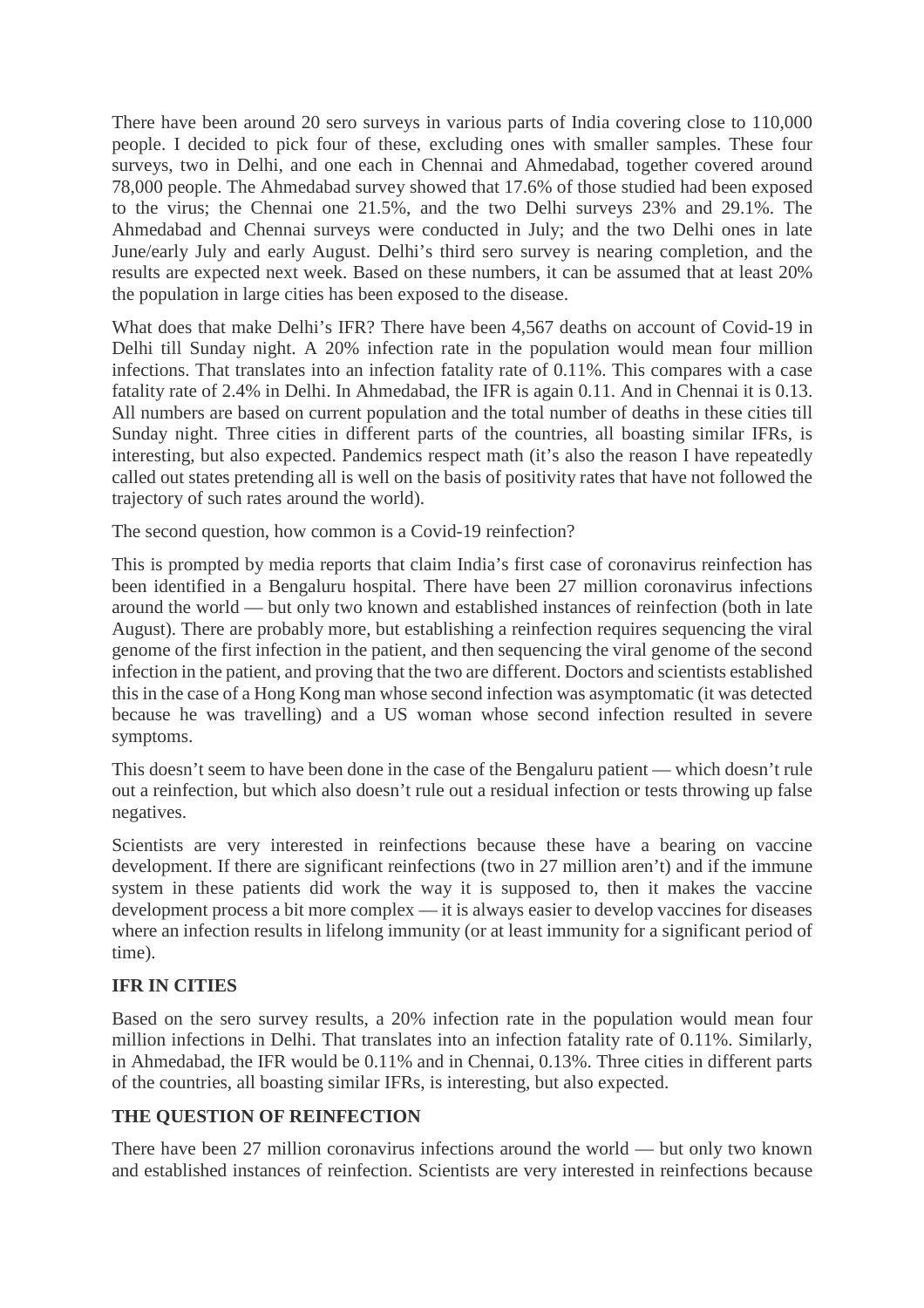these have a bearing on vaccine development. If there are significant reinfections and if the immune system in these patients did work the way it is supposed to, then it makes the vaccine development process a bit more complex.

#### **National Education Policy (The Asian Age: 2020908)**

http://onlineepaper.asianage.com/articledetailpage.aspx?id=15089738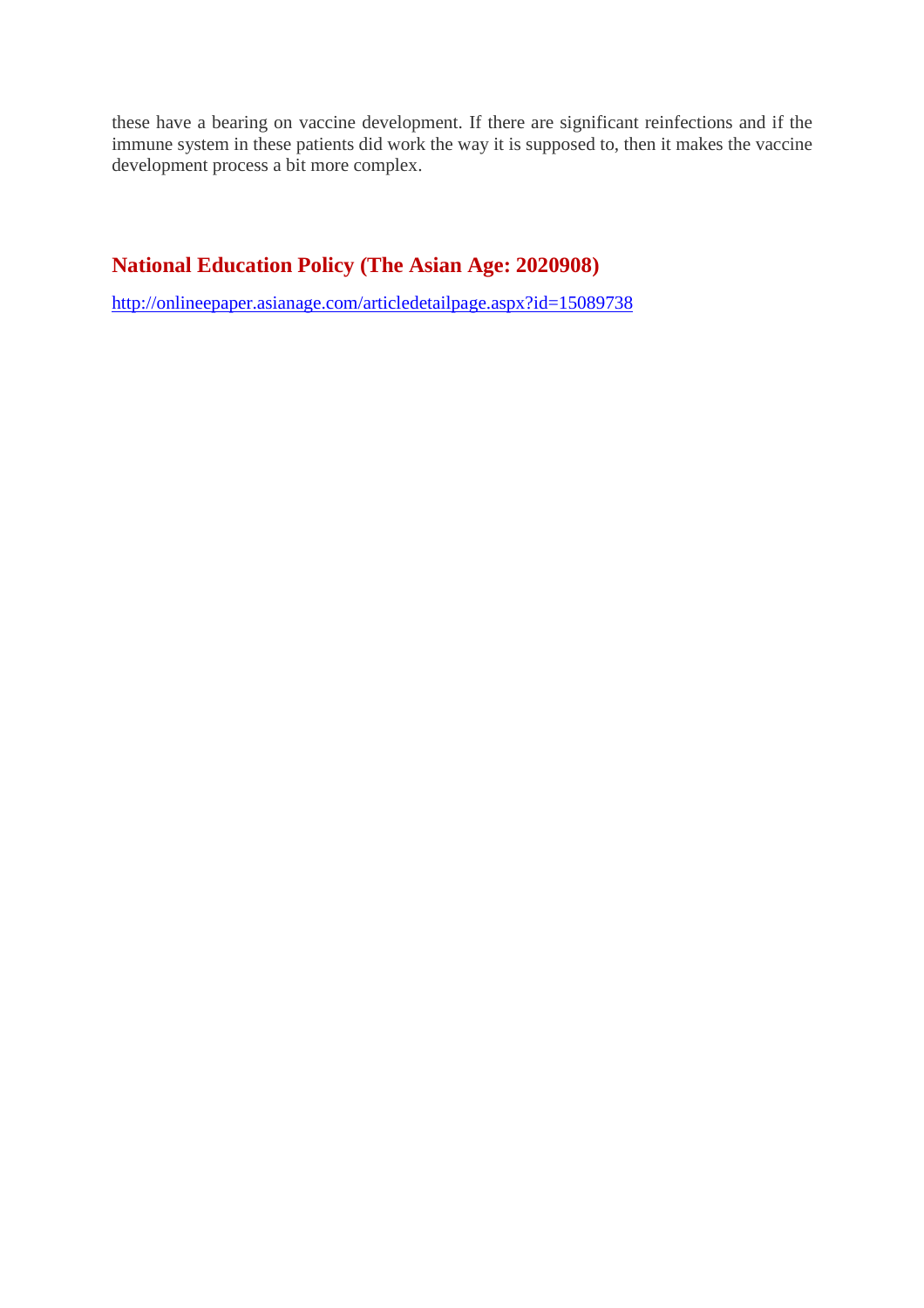# 'National Education Policy lacks roadmap for implementation'

#### **AGE CORRESPONDENT** NEW DELHI, SEPT. 7

Delhi deputy chief minister Manish Sisodia said Monday  $_{\alpha n}$ the new National Education Policy (NEP) lacks the roadmap for implementation and needs proper planning so that it is not reduced to just a wonderful idea.

Sisodia, who also holds the education portfolio. made the comments at the 'Governors' Conference on the Role of NEP in Transforming Higher Education'.

"The new national education policy lacks the<br>action plan to implement it. The implementation of this policy should be carefully planned so that it is not limited to just a wonderful idea. It is necessary to put national education policy into practice rather than restricting it to only wishful thinking,' he said.

"This policy talks about spending 6 per cent of GDP on education. It has been said in the 1968 policy as well but never<br>implemented. Thus, a law should be made so that successive governments are bound by it and necessary resources needed for effective implementation of the policy can be guaranteed," Sisodia added.



Manish Sisodia

The NEP approved by the Union Cabinet in July replaces the 34-year-old Policy National on Education framed in 1986 and is aimed at paying the way for transformational reforms in school and higher education systems to make India a global knowledge superpower.

"The National Education Policy talks about vocational education. At present, about 80 per cent of the youth having a degree are not considered employable. This needs our attention. Even after completing 20 years of education, if our students are not employable then where does the fault lies?" Sisodia posed.

"It is inappropriate to treat vocational degree differently from an undergraduate degree in any other subject. These courses should be given equal importance, then only we will be able to reap their benefits," he added.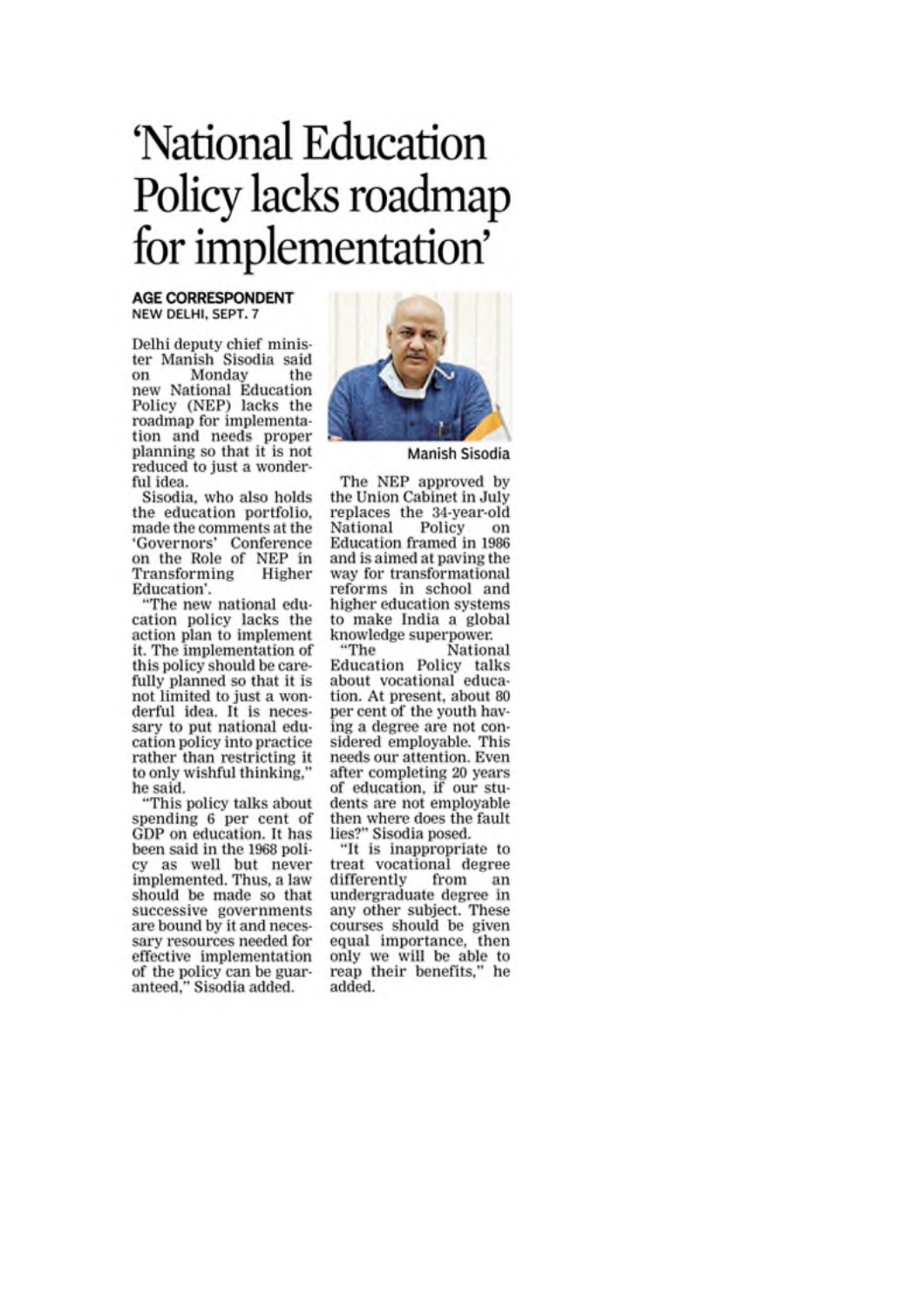#### **Childhood obesity**

#### **Probiotics may help manage childhood obesity (New Kerala: 2020908)**

#### https://www.newkerala.com/news/2020/158998.htm

Probiotics may help children and adolescents with obesity lose weight when taken alongside a calorie-controlled diet, according to a recent study.

The study was presented at e-ECE 2020 and found that obese children who were put on a calorie-restricted diet and given probiotics Bifidobacterium breve BR03 and Bifidobacterium breve B632, lost more weight and had improved insulin sensitivity compared with children on a diet only.

These findings suggest that probiotic supplements and a calorie-controlled diet may help manage obesity in the younger population and reduce future health risks, such as heart disease and diabetes.

Obesity is a global health concern and can lead to a number of life-threatening conditions, such as diabetes and heart disease. Treatment and prevention is a serious public health challenge, especially in children and adolescents.

Bifidobacteria are a group of probiotic bacteria that are part of the natural gut microbiome and help with preventing infection from other bacteria, such as E.coli, and digestion of carbohydrates and dietary fibre.

During digestion, they release chemicals called short-chain fatty acids, which play an important role in gut health and controlling hunger. Low numbers of Bifodobacteria may impair digestion, affect food intake and energy expenditure, leading to body weight gain and obesity.

Previous studies suggested that probiotic supplementation with Bifidobacteria could help restore the composition of the gut microbiome, which may aid weight loss and could be a potential approach for obesity management. However, current research uses mixtures of different strains of probiotics and does not examine the effects of administering Bifidobacteria alone.

Dr Flavia Prodam and her team at the University of Piemonte Orientale, aimed to assess the impact of Bifidobacteria probiotic treatment in children and adolescents with obesity on a controlled diet, on weight loss, and gut microbiota composition.

100 obese children and adolescents (6-18 years) were put on a calorie-controlled diet and randomly given either probiotics Bifidobacterium breve BR03 and Bifidobacterium breve B632, or a placebo for 8 weeks. Clinical, biochemical, and stool sample analyses were carried out to determine the effect of probiotic supplementation on weight gain, gut microbiota, and metabolism.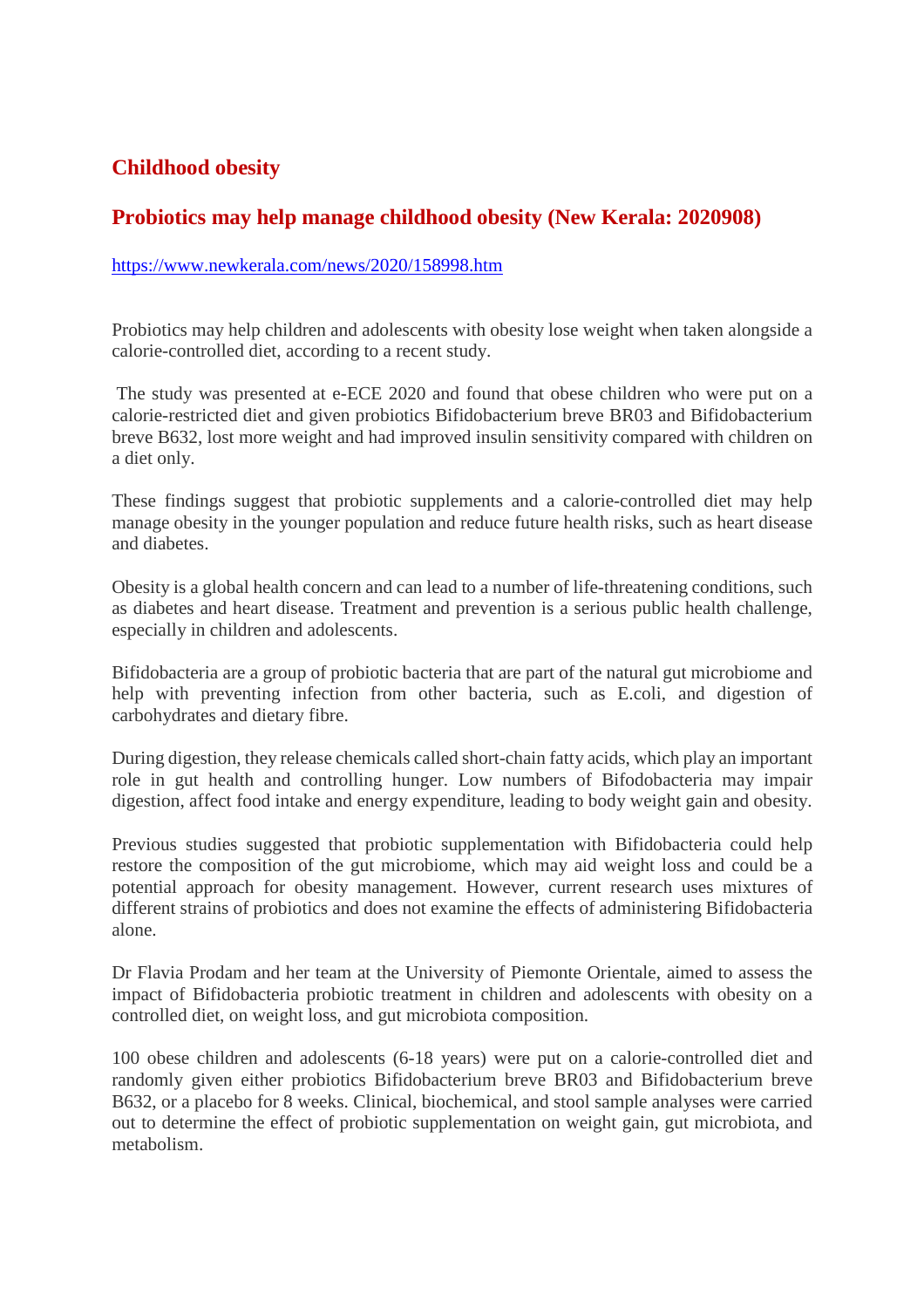The results suggested that children who had taken probiotics had a reduction in waist circumference, BMI, insulin resistance, and E.coli in their gut. These beneficial effects demonstrate the potential of probiotics in helping to treat obesity in children and adolescents when undergoing dietary restrictions.

"Probiotic supplements are frequently given to people without proper evidence data. These findings start to give evidence of the efficacy and safety of two probiotic strains in treating obesity in a younger population," Dr Prodam said

The study suggests that supplementation with probiotics could modify the gut microbiome environment and beneficially affect metabolism, helping obese children or adolescents who are also undergoing a restricted diet to lose weight. However, larger studies over a longer period of time are needed to investigate this.

"The next step for our research is to identify patients that could benefit from this probiotic treatment, with a view to creating a more personalised weight-loss strategy. We also want to decipher more clearly the role of diet and probiotics on microbiome composition. This could help us to understand how the microbiota is different in young people with obesity," Dr Prodam said.

#### **Thyroid**

#### **People with thyroid problems at greater risk of anxiety (New Kerala: 2020908)**

https://www.newkerala.com/news/2020/158658.htm

People with autoimmune inflammation of their thyroid may be at a higher risk of developing anxiety, says a new study.

Anxiety can have a severe impact on people's quality of life and ability to work and socialise, and anti-anxiety medication does not always have a lasting effect.

Current examinations for anxiety disorders usually focus on dysfunction of the nervous system and do not take into account the role of the endocrine system.

The results presented at the European Society of Endocrinology's e-ECE 2020 Conference being held from September 5 to 9 showed that thyroid inflammation should be investigated as an underlying factor in psychiatric disorders such as anxiety.

"These findings indicate that the endocrine system may play an important role in anxiety. Doctors should also consider the thyroid gland and the rest of the endocrine system as well as the nervous system when examining patients with anxiety," said Juliya Onofriichuk from Kyiv City Clinical hospital in Ukraine.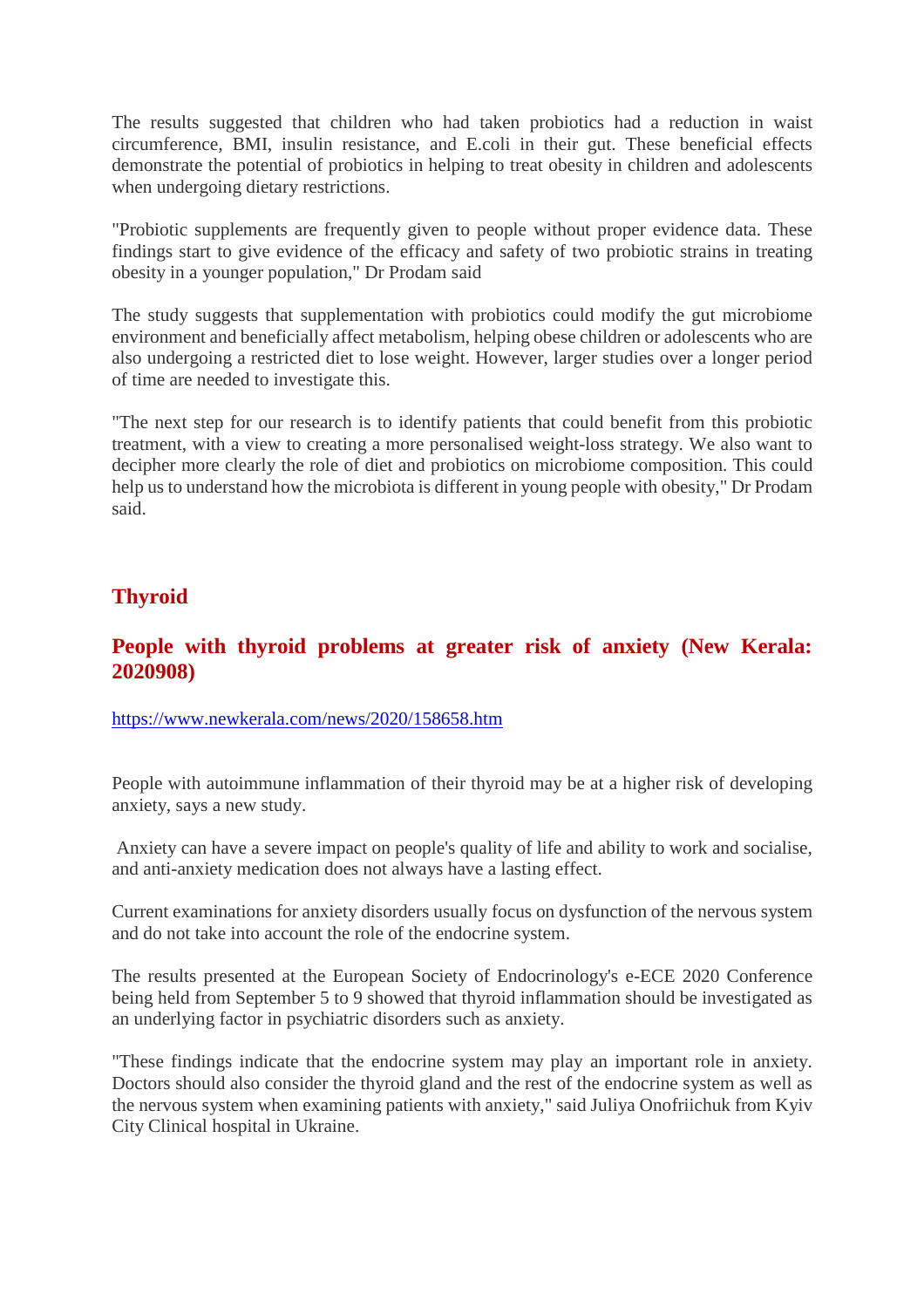The thyroid gland produces hormones thyroxine (T4) and triiodothyronine (T3) that are essential for regulating heart, muscle and digestive function, brain development and bone maintenance.

Autoimmune inflammation in the thyroid occurs when our bodies wrongly produce antibodies that attack the gland and cause damage.

Onofriichuk investigated thyroid function in 29 men (average age 33.9) and 27 women (average age 31.7) with diagnosed anxiety who were experiencing panic attacks.

Ultrasounds of their thyroid glands assessed thyroid function and levels of thyroid hormones were measured.

The patients with anxiety showed signs of inflammation of their thyroid glands but their function was not affected with thyroid hormone levels all within the normal range, although slightly elevated.

They also tested positive for antibodies directed against the thyroid. Treatment for 14 days with ibuprofen and thyroxine reduced thyroid inflammation, normalised thyroid hormone levels and reduced their anxiety scores, said the study.

Onofriichuk now plans to conduct further research that examines the levels of thyroid, sex and adrenal hormones -- cortisol, progesterone, prolactin, oestrogen and testosterone -- in patients with dysfunctional thyroid glands and anxiety disorders.

#### **Epidemics,**

#### **Unrest often follows epidemics, warn researchers (New Kerala: 2020908)**

#### https://www.newkerala.com/news/2020/158614.htm

Even though several protest movements in different parts of the world appear to be weakened at the moment, global protest may return more aggressively once the pandemic is over, researchers have warned.

A sharp increase in social instability in the aftermath of the epidemic should be expected even though incumbent governments tend to consolidate, said the study published in the journal Peace Economics, Peace Science and Public Policy.

"The social and psychological unrest arising from the epidemic tends to crowd-out the conflicts of the pre-epidemic period, but, at the same time it constitutes the fertile ground on which global protest may return more aggressively once the epidemic is over," wrote Massimo Morelli, Professor of Political Science at Bocconi University in Milan.

According to a Freedom House annual report, out of the 20 protest movements active worldwide in December 2019 only two or three are still active.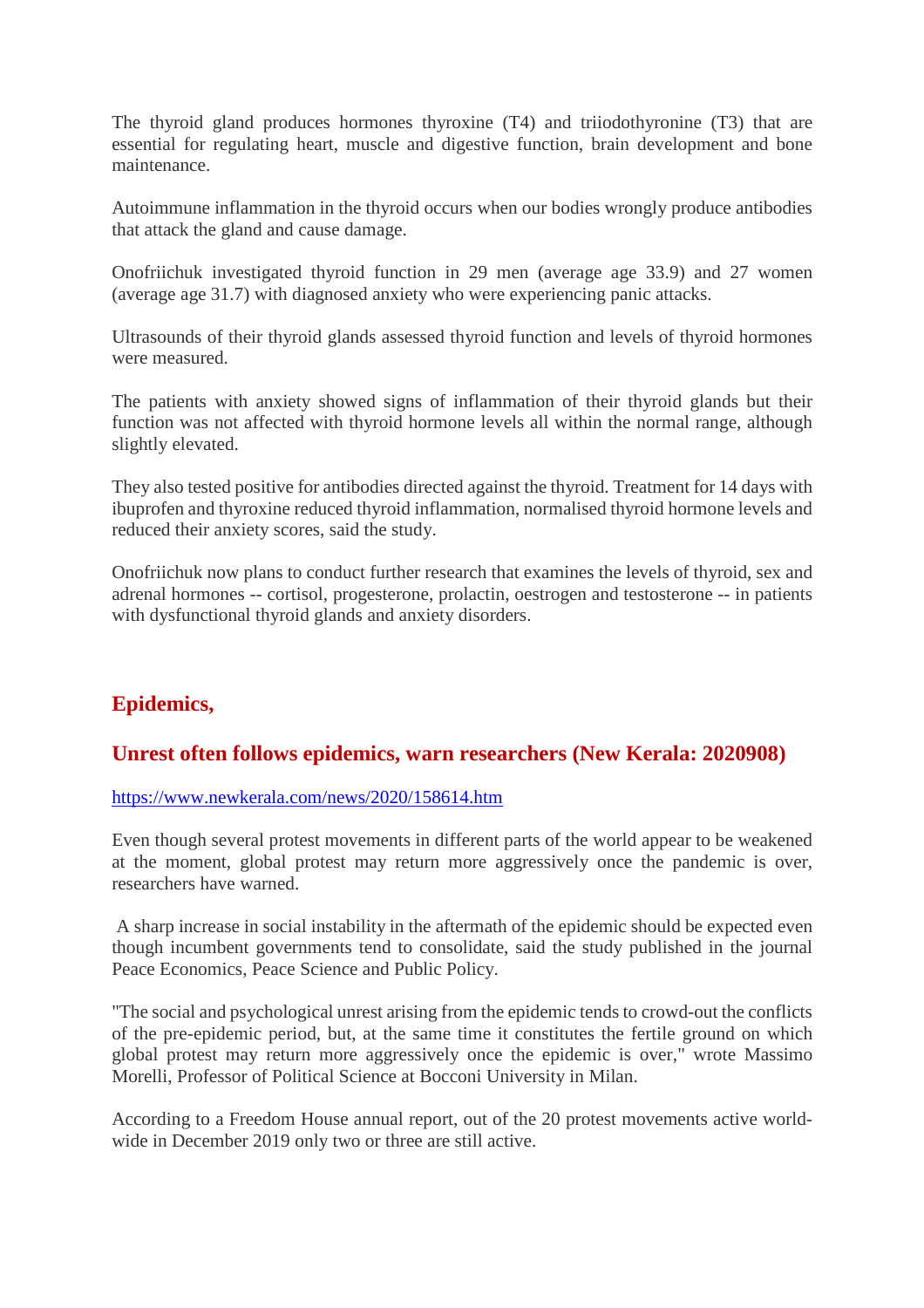For example, the "Liberate Hong-Kong", the environmental activism of Greta Thunberg, the "Gilets Jaunes" in France or the "Sardine" movement in Italy appear greatly weakened since the outbreak of the epidemic.

For the study, Morelli and Roberto Censolo of University of Ferrara in Italy looked at the great plagues of the past.

They analyse 57 epidemic episodes between the Black Death (1346-1353) and the Spanish Flu (1919-1920).

The researchers found that revolts not evidently connected with the disease are infrequent within an epidemic period, but epidemics can sow other seeds of conflict.

Government conspiracy, "the filth of the poor", foreigners and immigrants have often been singled out as the cause of an epidemic.

"Overall, the historical evidence shows that the epidemics display a potential disarranging effect on civil society along three dimensions," the authors wrote.

"First, the policy measures tend to conflict with the interest of people, generating a dangerous friction between society and institutions. Second, to the extent that an epidemic impacts differently on society in terms of mortality and economic welfare, it may exacerbate inequality.

"Third, the psychological shock can induce irrational narratives on the causes and the spread of the disease, which may result in social or racial discrimination and even xenophobia," the study authors wrote.

Focusing on five cholera epidemics, Morelli and Censolo counted 39 rebellions in the 10 years preceding an epidemic and 71 rebellions in the 10 years following it.

On the other hand, the authors noted that, in the short-term, the necessary restrictions of freedom during an epidemic may be strategically exploited by governments to reinforce power.

#### **Anxiety disorders**

#### **Study finds thyroid inflammation linked to anxiety disorders (New Kerala: 2020908)**

#### https://www.newkerala.com/news/2020/158552.htm

Patients with autoimmune inflammation of their thyroid may be at greater risk of developing anxiety, according to a study being presented at e-ECE 2020.

The study found that people with anxiety may also have inflammation in their thyroid gland that can be reduced by taking the non-steroidal anti-inflammatory, ibuprofen. These findings suggest that thyroid function may play an important role in the development of anxiety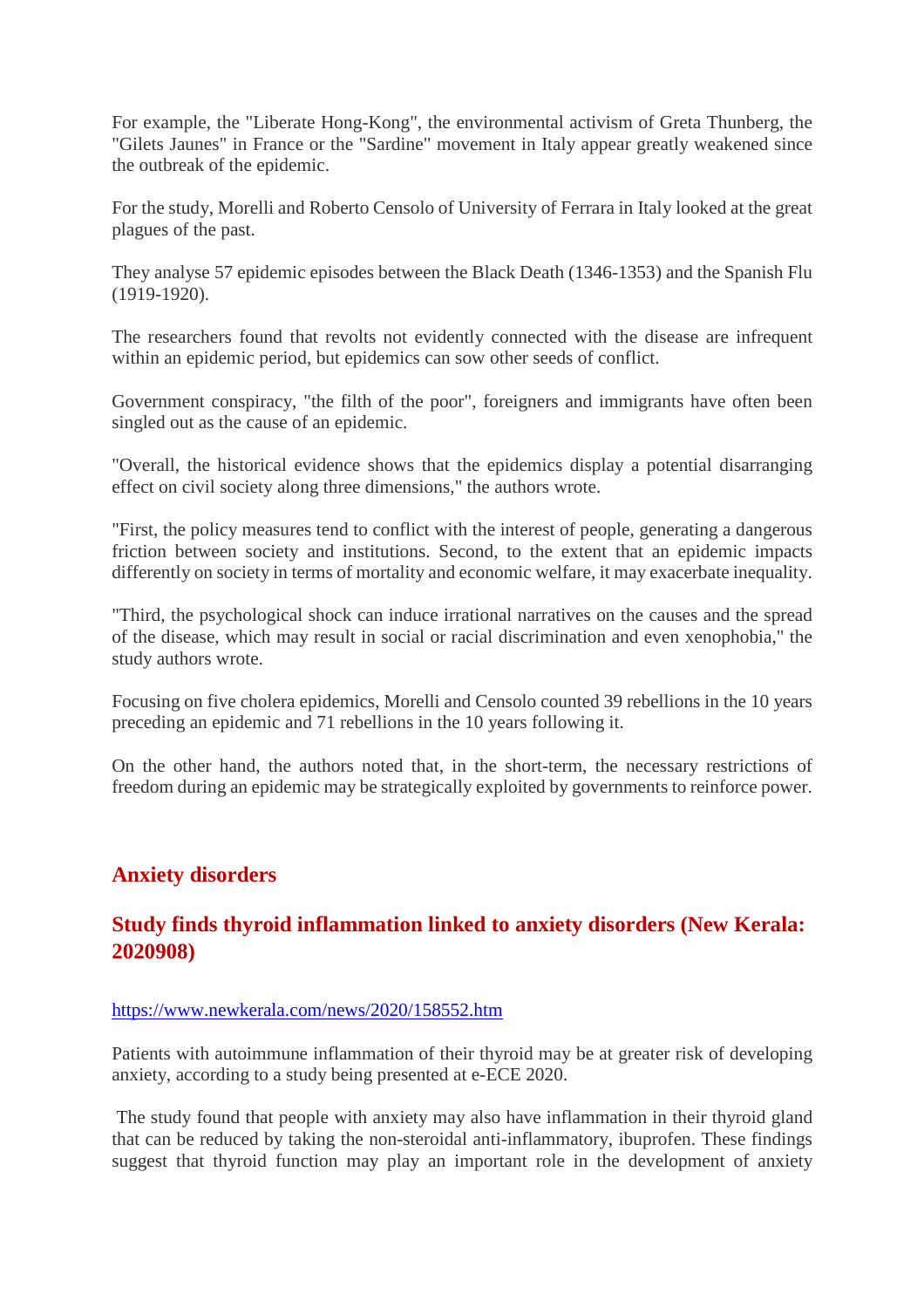disorders and that thyroid inflammation should be investigated as an underlying factor in psychiatric disorders, such as anxiety.

At present, up to 35% of the young population (25-60 years) in developed countries have an anxiety disorder. Anxiety can have a severe impact on people's quality of life and ability to work and socialise, and anti-anxiety medication does not always have a lasting effect. Current examinations for anxiety disorders usually focus on the dysfunction of the nervous system and do not take into account the role of the endocrine system.

The thyroid gland produces the hormones thyroxine (T4) and triiodothyronine (T3) that are essential for regulating heart, muscle and digestive function, brain development and bone maintenance. Autoimmune inflammation in the thyroid occurs when our bodies wrongly produce antibodies that attack the gland and causes damage. Recent studies indicate that anxiety disorders can be associated with the dysfunction of the thyroid gland. Therefore, it is important to understand how this may contribute to anxiety so that patients can be treated more effectively.

Dr Juliya Onofriichuk from Kyiv City Clinical Hospital investigated thyroid function in 29 men (average age 33.9) and 27 women (average age 31.7) with diagnosed anxiety, who were experiencing panic attacks. Ultrasounds of their thyroid glands assessed thyroid function and levels of thyroid hormones were measured. The patients with anxiety showed signs of inflammation of their thyroid glands but their function was not affected, with thyroid hormone levels all within the normal range, although slightly elevated. They also tested positive for antibodies directed against the thyroid. Treatment for 14 days with ibuprofen and thyroxine reduced thyroid inflammation, normalised thyroid hormone levels and reduced their anxiety scores.

"These findings indicate that the endocrine system may play an important role in anxiety. Doctors should also consider the thyroid gland and the rest of the endocrine system, as well as the nervous system when examining patients with anxiety," Dr Onofriichuk explains.

This knowledge could help patients with anxiety receive more effective treatment that improves thyroid function and could have a long-term positive effect on their mental health. However, sex and adrenal gland hormones were not taken in to account in this study, and these can also have a serious effect on anxiety.

Dr Onofriichuk now plans to conduct further research that examines the levels of thyroid, sex and adrenal hormones (cortisol, progesterone, prolactin, oestrogen and testosterone) in patients with dysfunctional thyroid glands and anxiety disorders. This research aims to help understand more clearly the role of the endocrine system in the development of anxiety and could lead to better management of anxiety disorders.

#### **Nutrition**

#### **Nutrition for men in their 40's (New Kerala: 2020908)**

https://www.newkerala.com/news/2020/158542.htm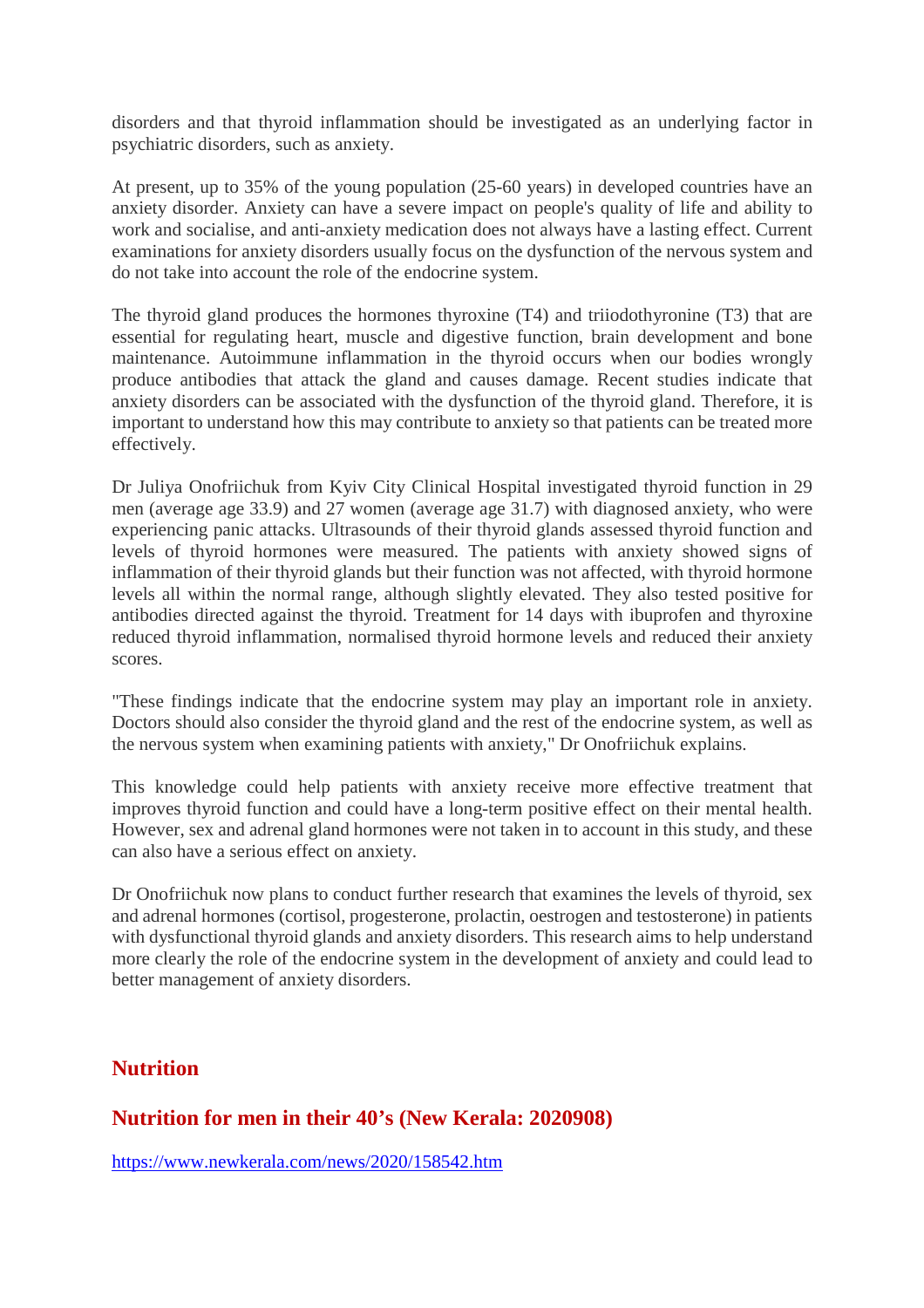The 40s are filled with vitality and stress in equal amounts. Health can either be at its best in one's 40s or it can be the start for many lifestyle diseases.

Work, family and financial stress together can compound health issues at this age, so it becomes even more necessary to stay healthier than ever before. Mid-life health issues if addressed early can lead to very healthy 50s, 60s and 70s. The most common health problems seen in this age group are high cholesterol levels, Pre-diabetes, Obesity, metabolic syndrome, Hypertension or high blood pressure. Along with this a lot of back pain and joint pain issues are also part in parcel of ageing says Abhilasha V, Senior Clinical Nutritionist - Cloudnine group of Hospitals. Also frequently seen are fertility issues and prostrate related issues, she adds.

The expert explains the precautions which can be taken, what food to have and what to avoid for men in their 40's.

#### WHAT KIND OF NUTRITION DO MEN NEED IN THEIR 40s?

Men need well balanced nutrition in their 40s, especially one that focusses on strength, stamina, and an antioxidant rich diet to slow down ageing. The main areas of nutrition to focus on are the heart health, reproductive health and also muscle health. Since the metabolism slows down every decade, extra care must be also taken to manage one's weight and physique well. A diet should primarily focus on inclusion of good protein, healthy fats, whole grains, adequate fiber, plenty of antioxidant rich veggies and fruit and also good fluid intake. In this, special focus can be placed on ensuring well structured meal times and balance in all meals for better health.

#### WHAT PRECAUTIONS CAN BE TAKEN?

In addition to good nutrition, it is important to have adequate sleep, hydration, and regular physical exercise, good stress management, cutting down on caffeine and to quit smoking and drinking (or at least cutting it down drastically) Weight management can prevent many health disorders too. Focussing on regular complete health checks are important to prevent lifestyle diseases. Periodic health checks can ward off many problems and help address issues from compounding.

#### WHAT FOODS TO HAVE?

Foods to consume should largely focus on good protein, whole grains, good fats, fiber and fluid.

Good protein Protein from plant sources, lean meat, eggs, omega-3 rich fatty fish, nuts, low fat dairy can have lot of benefits in this age group. Care must be taken to consume 1gram per kg body weight of protein daily and not to overdo it.

Whole grains Foods like oats, broken wheat, millets, red rice can give sustained energy to function throughout the day. They are good for heart health due to their Vitamin B complex content and also ensures good bowel health.